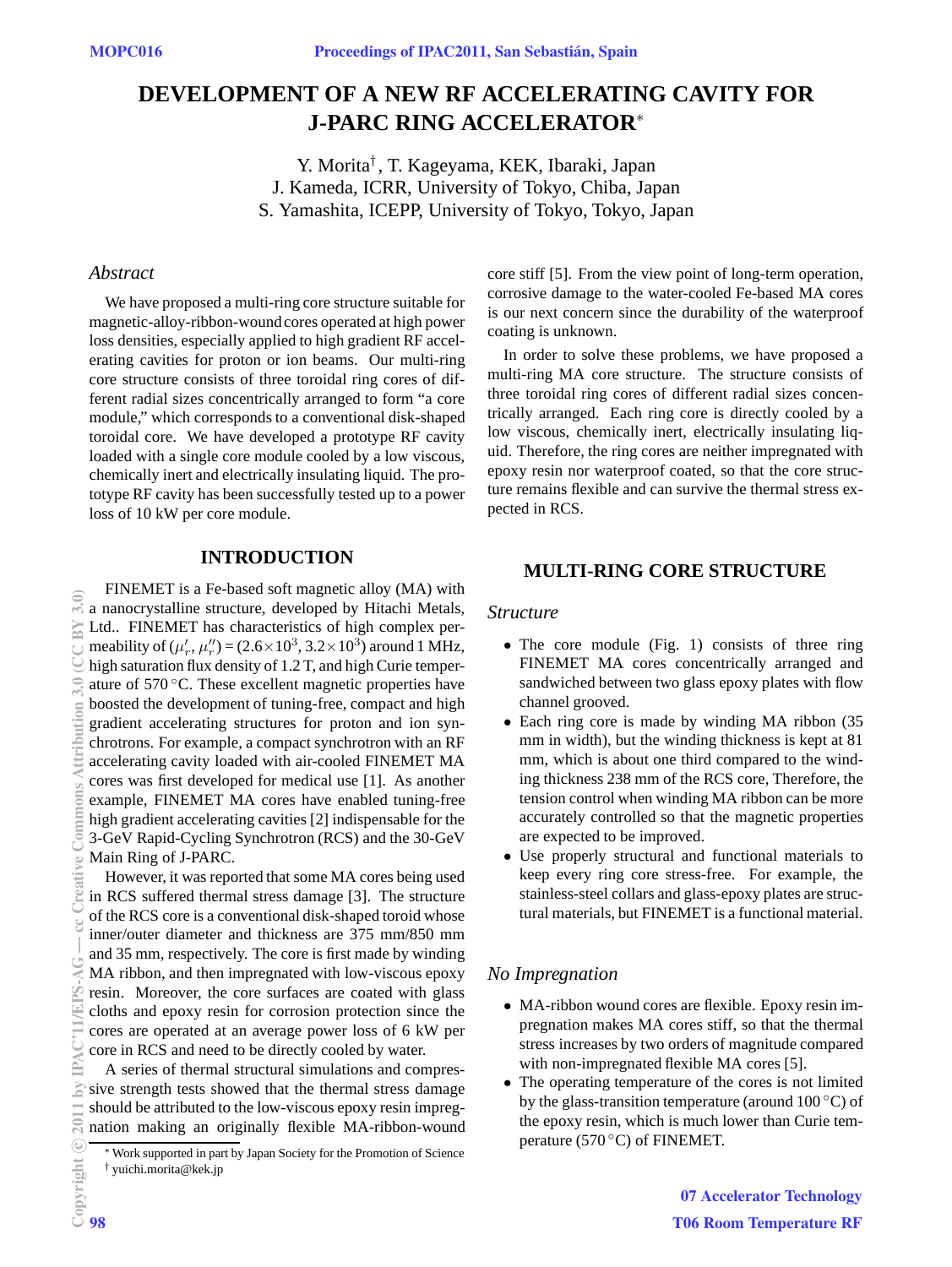

Figure 1: Cross-sections of the core module and the prototype cavity.

## *Fluorinert as a Cooling Liquid*

A low viscous, chemically inert and electrically insulating liquid (Fluorinert FC-3283 supplied by Sumitomo 3M, Inc.) was chosen as a coolant to avoid corrosion of the cores. Properties of Fluorinert are shown in Table 1, together with those of water. Using Fluorinert as a coolant costs too much but would be reasonable when considering the price of the MA core.

Table 1: Properties of Fluorinert [4] and Water

| <b>Property</b>                    | FC-3283               | Water                 |
|------------------------------------|-----------------------|-----------------------|
| Chemical formula                   | $(C_3F_7)N_3$         | $H_2O$                |
| Boiling point $[°C]$               | 128                   | 100                   |
| *Density [ $\text{kg/m}^3$ ]       | 1780                  | 992.22                |
| *Dynamic viscosity                 | 0.59                  | 0.6532                |
| $[10^{-6} \text{m}^2/\text{s}]$    |                       |                       |
| *Specific heat $[J/kg/K]$          | 1076                  | 4178.5                |
| *Thermal conductivity              | 0.0624                | 0.6305                |
| [W/m/K]                            |                       |                       |
| Breakdown voltage                  | 43                    |                       |
| $[kV/2.54$ mm gap $](25^{\circ}C)$ |                       |                       |
| **Relative permittivity            | 1.91                  | 78.36                 |
| **Electric loss tangent            | ${<}4{\times}10^{-4}$ | ${<}1 \times 10^{-2}$ |
| Price [JPY/Liter]                  | $\sim$ 19000          |                       |
| $*$ at $100C + *$ at $250C + 115T$ |                       |                       |

⋆ at 40 $°C.$  \*\* at 25 $°C,$  1 kHz.

The flow channels (81 mm width  $\times$  3 mm height) formed between the core and glass-epoxy plate surfaces (Fig. 1) are designed to enable turbulent flow of Fluorinert, so that the heat transfer coefficient can be increased to  $750 \text{ W/m}^2/\text{K}$ . As shown in Fig. 2, a number of sub-slots and small rudders are arranged to allow the smooth flow without stagnation.

# **PROTOTYPE CAVITY**

#### *Prototype Cavity*

A cross-section of the prototype cavity is shown in Fig. 1. It is a half cell structure loaded with a single core module. A variable vacuum capacitor is used instead of an accelerating gap. The resonance frequency was tuned to 1.7 MHz.



Figure 2: Flow control with sub-slots and small rudders arranged in the flow channels. Red closed circles represent spots where TSP was painted.

# *High Power Testing*

**RF Source** A solid state broadband amplifier was used. The output power (CW), frequency, and impedance are 0 - 10 kW, 0.8 - 3 MHz, and 50  $\Omega$ , respectively. A matching box consisting of a capacitor and a inductor was placed between the RF source and the cavity whose input impedance is ∼140 Ω on resonance.

**Cooing System** The cooling system with Fluorinert consists of a magnetic pump (max 150 L/min), a heat exchanger with a capacity of 100 kW to transfer the heat from Fluorinert to the secondary cooling water, and a reservoir tank being always purged with nitrogen gas in order to avoid dew condensation. Additionally, the cooling system will be equipped with a circulating system with filters to remove water, organic substances, and hydrofluoric acid coming from disintegration of Fluorinert by radiation.

#### *Measurement of Shunt Impedance*

The shunt impedance of the prototype cavity was obtained by directly measuring the voltage across the capacitor (accelerating gap) and the power loss in the core module. The shunt impedance was  $140\Omega$  within an error of 10 % and no deterioration was observed up to 10 kW per core module. According to the result, there seemed to be no unusual heating or discharge inside the cores. The power loss of 10 kW per core module is 1.7 times higher than that of the present RCS cavity.

# *Measurement of Temperatures on the Core Surfaces*

Temperatures on the core surfaces were measured with a temperature-sensitive paint (TSP). We painted TSP at some spots (shown as red circles in Fig. 2) on the core surfaces. Only the color of the spot on the small core changed since its heat load is the highest among the three ring cores. The measurement results for the small core is shown in Fig. 3.

According to our calibration in advance, the color change of TSP started at the lower line of the green area and stopped at the upper line. Actually, the color began to change at 4 kW, and stopped at 7 kW. These values are